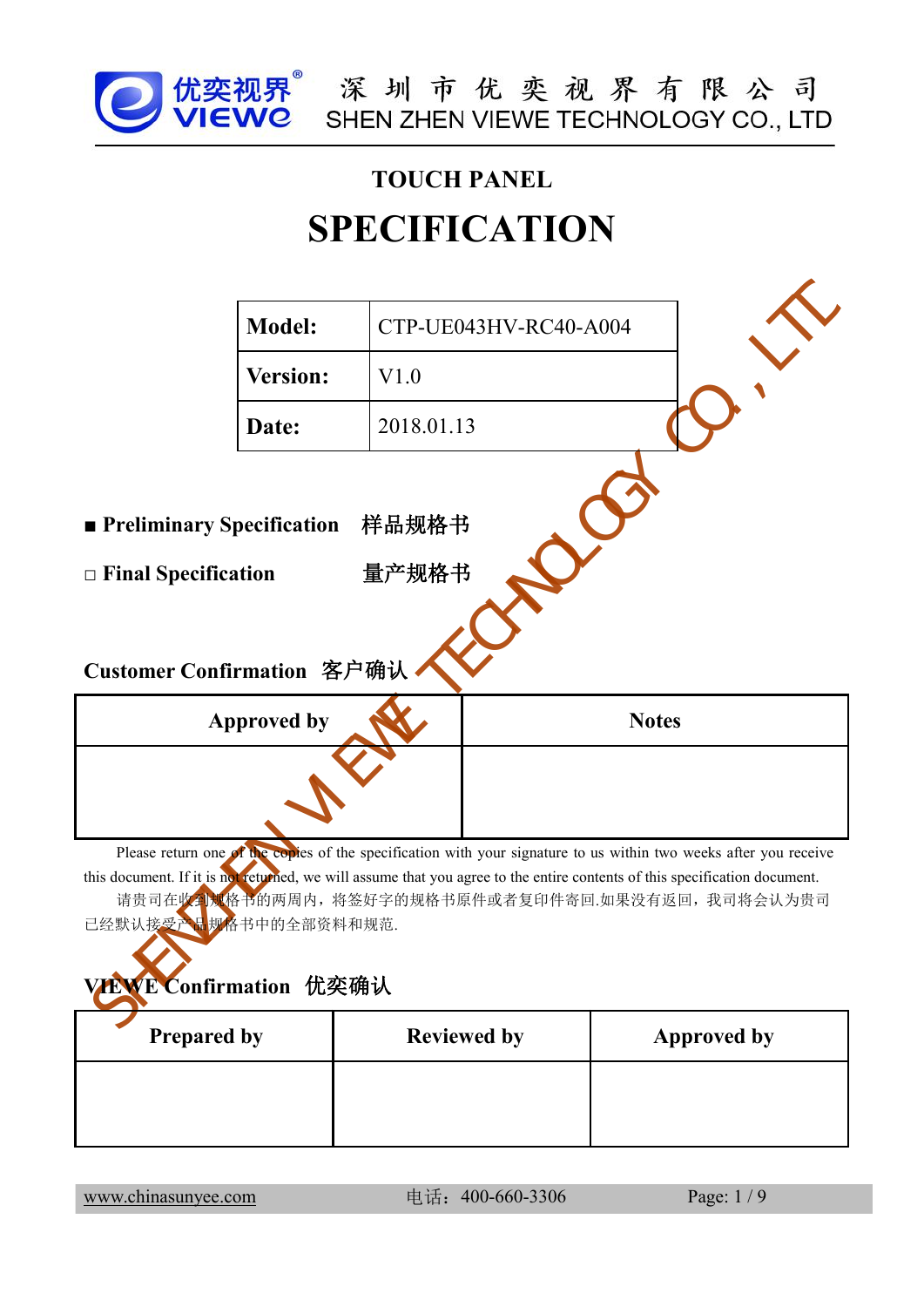

|                 |            | <b>REVISION HISTORY</b>                    |              |
|-----------------|------------|--------------------------------------------|--------------|
| Revision<br>版本号 | Date<br>日期 | <b>Contents of Revision Change</b><br>修改内容 | Remark<br>备注 |
| V1.0            | 2018.1.13  | Preliminary release                        |              |
|                 |            |                                            |              |
|                 |            |                                            |              |
|                 |            |                                            |              |
|                 |            |                                            |              |
|                 |            |                                            |              |
|                 |            |                                            |              |
|                 |            |                                            |              |
|                 |            |                                            |              |
|                 |            |                                            |              |
|                 |            |                                            |              |
|                 |            |                                            |              |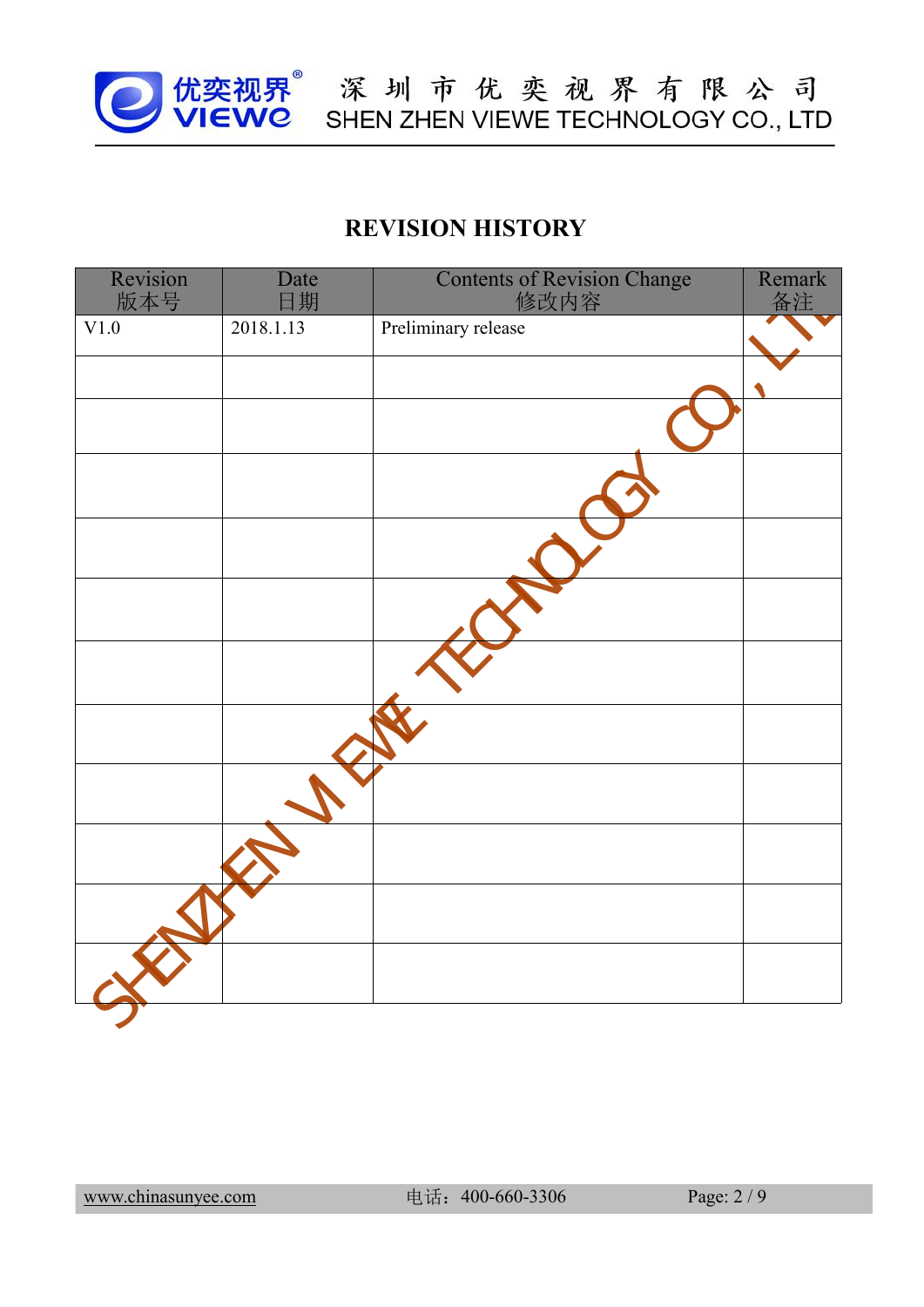

**J优奕视界** 深圳市优奕视界有限公司

## **TABLE of CONTENTS**

| 3. MECHANICAL DRAWING | .7 |
|-----------------------|----|
|                       |    |
|                       |    |
|                       |    |
|                       |    |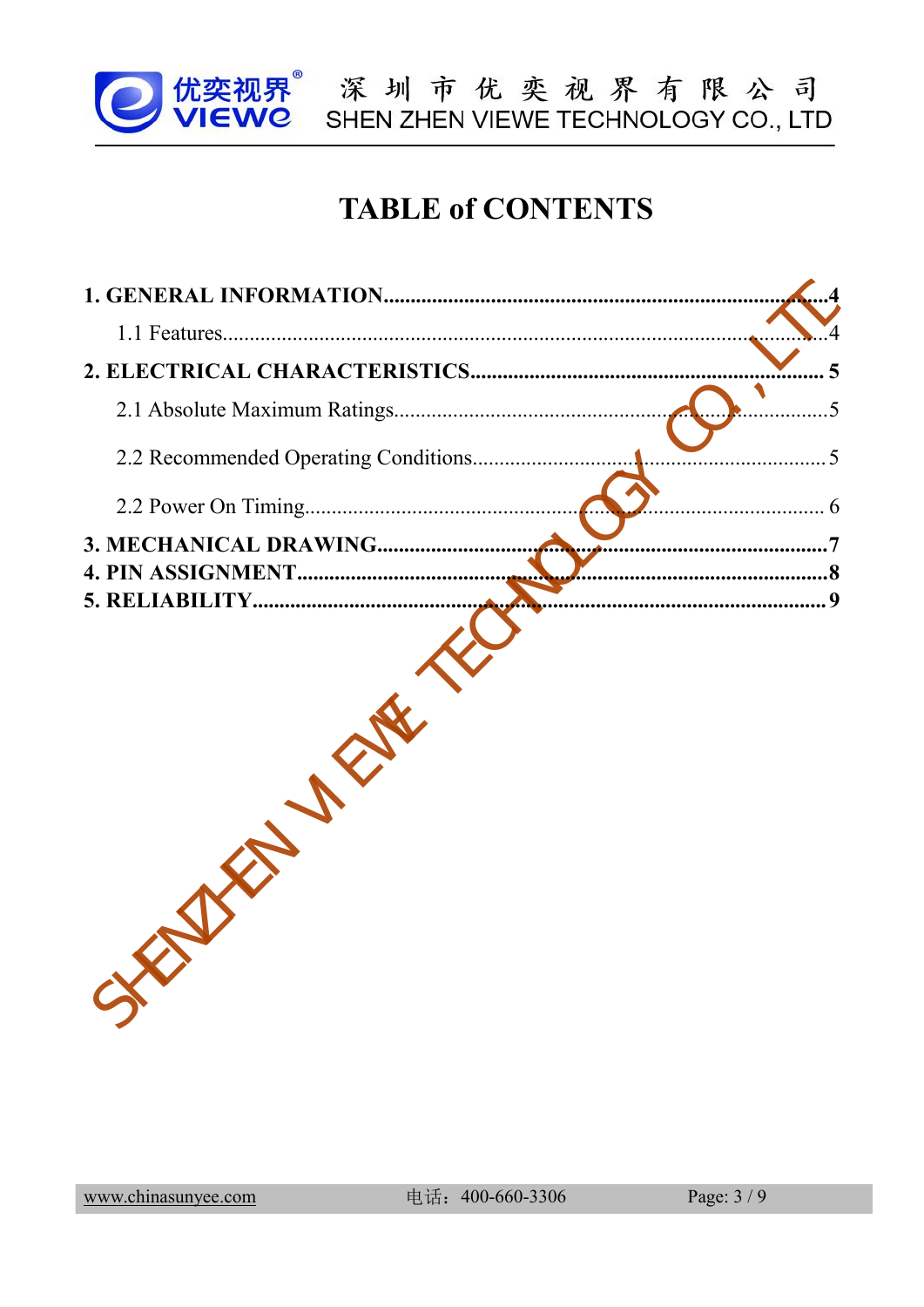<span id="page-3-1"></span><span id="page-3-0"></span>

| <b>1. GENERAL INFORMATION</b> | 优奕视界 <sup>®</sup> 深圳市优奕视界有限公司<br>  VIEWC SHEN ZHEN VIEWE TECHNOLOGY CO., LTD |                |
|-------------------------------|------------------------------------------------------------------------------|----------------|
| 1.1 Features                  |                                                                              |                |
| Item<br>项目                    | Specification<br>规格                                                          | Remark<br>备注   |
| TP Size(触屏尺寸)                 | 4.3                                                                          | Inch(Diagonal) |
| Overall Dimensions (外形尺寸)     | $105.5(W)*67.2(H)*1.4(D)$                                                    | mm             |
| View Area(可视区)                | $96.04(W)*54.86(H)$                                                          | mm             |
| Haze(雾度)                      | $\leq 1\%$                                                                   |                |
| Light Transmittance(透光率)      | ≥87%                                                                         |                |
| Surface Hardness(表面硬度)        | $\geq 6H$                                                                    | 500gf          |
| Lens Protection(盖板涂层)         |                                                                              |                |
| Touch Response Time(相应时间)     | 10                                                                           | ms             |
| IC Model(芯片型号)                | GT911                                                                        |                |
| TP Structure(触屏结构)            | GG                                                                           |                |
| Connection Model(连接方式)        | <b>AF</b>                                                                    | 6PIN           |
| Interface Type(接口类型)          | $1^2$ C                                                                      |                |
| Touch Point(触控点数)             | 5                                                                            | Point          |
| Resolution(分辨率)               | $800(W) * 480(H)$                                                            | Pixel          |
| Channel Number(通道数)           | $15*9$                                                                       | TX*RX          |
| Lens Type(盖板材质)               | 旭硝子                                                                          | $T=0.7$ mm     |
|                               |                                                                              |                |
|                               |                                                                              |                |

[www.chinasunyee.com](http://www.chinasunyee.com) 电话: 400-660-3306 Page: 4/9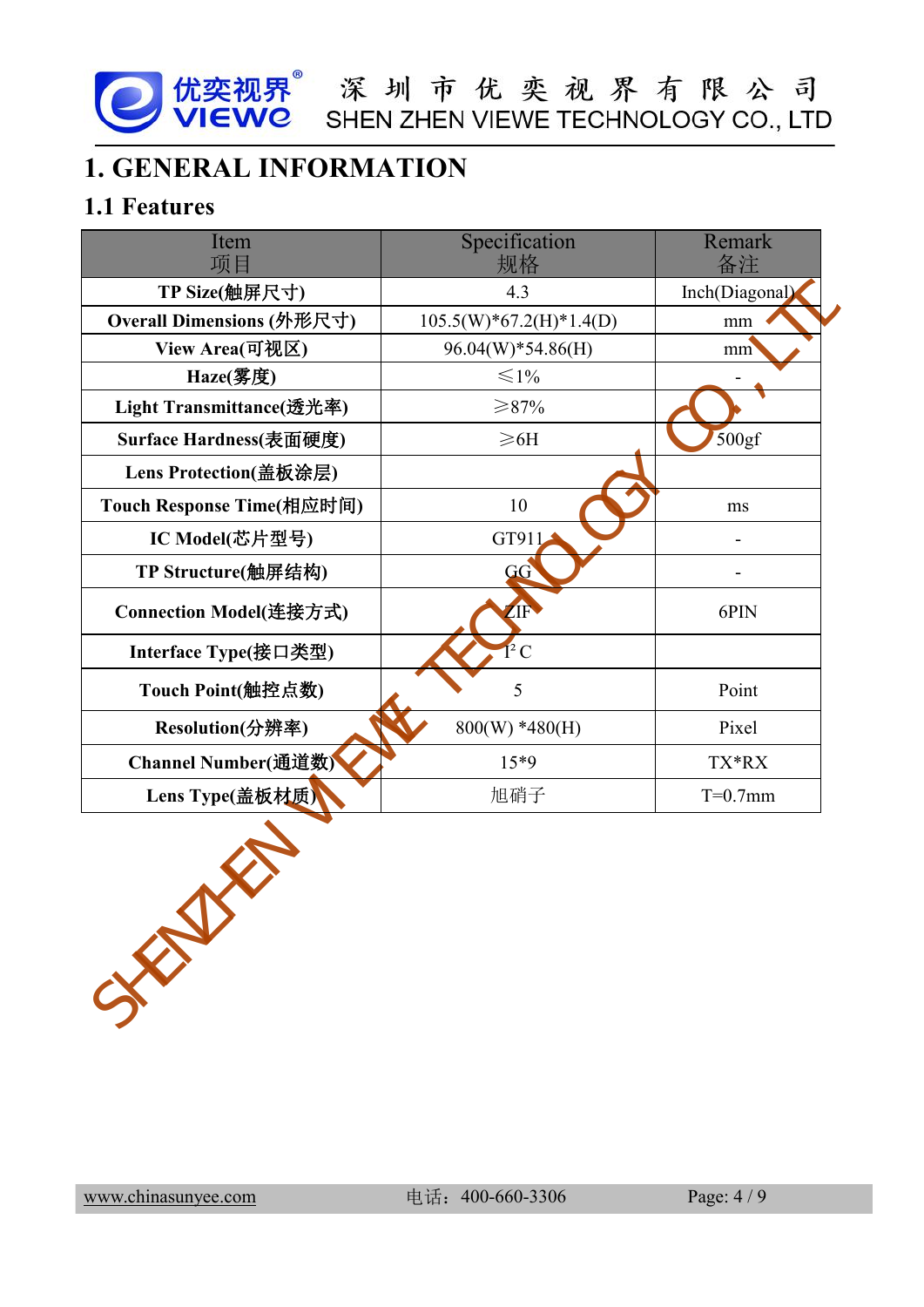<span id="page-4-0"></span>

| 优奕视界 深圳市优奕视界有限公司<br>VIEWC SHEN ZHEN VIEWE TECHNOLOGY CO., LTD                                                                                                                                                                                                     |                 |                |                          |              |                         |
|-------------------------------------------------------------------------------------------------------------------------------------------------------------------------------------------------------------------------------------------------------------------|-----------------|----------------|--------------------------|--------------|-------------------------|
| 2. ELECTRICAL CHARACTERISTICS                                                                                                                                                                                                                                     |                 |                |                          |              |                         |
| <b>2.1 Absolute Maximum Ratings</b>                                                                                                                                                                                                                               |                 |                |                          |              |                         |
| Item<br>项目                                                                                                                                                                                                                                                        | Symbol<br>符号    | Min.<br>最小值    |                          | Max.<br>最大值  | Unit<br>单位              |
| <b>Analog Power</b>                                                                                                                                                                                                                                               | <b>AVDD</b>     | $-0.3$         |                          | 4.2          | $\overline{\mathbf{V}}$ |
| Digital Power                                                                                                                                                                                                                                                     | <b>VDDIO</b>    | $-0.3$         |                          | 4.2          | $\overline{\mathbf{V}}$ |
| Operating temperature                                                                                                                                                                                                                                             | Top             | $-20$          |                          | 70           |                         |
| Storage temperature                                                                                                                                                                                                                                               | <b>Tst</b>      | $-40$          |                          | 80           | $\rm ^{\circ}C$         |
| $(Ta=+25\degree C, AGND=DGND=0V)$<br>Note1:All of the voltages listed above are with respective to $\overline{D6ND}$ $\overline{A}GND=0V$<br>Note2:Device is subject to be damaged permanently if stresses beyond those absolute maximum<br>ratings listed above. |                 |                |                          |              |                         |
| 2.2 Recommended Operating Conditions                                                                                                                                                                                                                              |                 |                |                          |              |                         |
| Item<br>项目                                                                                                                                                                                                                                                        | Symbol<br>符号    | Min.<br>最小值    | Typ.<br>典型值              | Max.<br>最大值  | Unit<br>单位              |
|                                                                                                                                                                                                                                                                   | <b>AVDD</b>     | 2.8            |                          | 3.6          | V                       |
| Power For Analog Voltage                                                                                                                                                                                                                                          |                 |                |                          |              |                         |
| Power For Digital Voltage                                                                                                                                                                                                                                         | <b>VDDIO</b>    | 1.7            |                          | 3.6          | V                       |
| Logic Input High Voltage                                                                                                                                                                                                                                          | V <sub>IH</sub> | 0.7VDDIO       | $\blacksquare$           | <b>VDDIO</b> | V                       |
| Logic Input Low Voltage                                                                                                                                                                                                                                           | $V_{IL}$        | $\overline{0}$ | $\overline{\phantom{0}}$ | 0.3VDDIO     | $\mathbf{V}$            |



| $1.0001.1$ m of the voltages holed above are what respective to $1.011$<br>Note2:Device is subject to be damaged permanently if stresses beyond those absolute maximum<br>ratings listed above. |                 |                          |                          |              |              |
|-------------------------------------------------------------------------------------------------------------------------------------------------------------------------------------------------|-----------------|--------------------------|--------------------------|--------------|--------------|
| 2.2 Recommended Operating Conditions                                                                                                                                                            |                 |                          |                          |              |              |
| Item<br>项目                                                                                                                                                                                      | Symbol<br>符号    | Min.<br>最小值              | Typ.<br>典型值              | Max.<br>最大值  | Unit<br>单位   |
| Power For Analog Voltage                                                                                                                                                                        | <b>AVDD</b>     | 2.8                      |                          | 3.6          | $\mathbf V$  |
| Power For Digital Voltage                                                                                                                                                                       | <b>VDDIO</b>    | 1.7                      |                          | 3.6          | V            |
| Logic Input High Voltage                                                                                                                                                                        | V <sub>IH</sub> | 0.7VDDIO                 | $\overline{\phantom{0}}$ | <b>VDDIO</b> | $\mathbf{V}$ |
| Logic Input Low Voltage                                                                                                                                                                         | $V_{\rm IL}$    | $\boldsymbol{0}$         | $\blacksquare$           | 0.3VDDIO     | $\mathbf{V}$ |
| Module Power Consumption                                                                                                                                                                        | $P_{TP}$        | $\overline{\phantom{a}}$ | 0.056                    |              | Watt         |
| $T_{\text{A}}$ $\rightarrow$ $25^{\circ}$ C, AGND=DGND=0V)<br>Note:All of the voltages listed above are with respective to DGND=AGND=0V                                                         |                 |                          |                          |              |              |
| www.chinasunyee.com                                                                                                                                                                             |                 | 电话: 400-660-3306         |                          |              | Page: 5/9    |
|                                                                                                                                                                                                 |                 |                          |                          |              |              |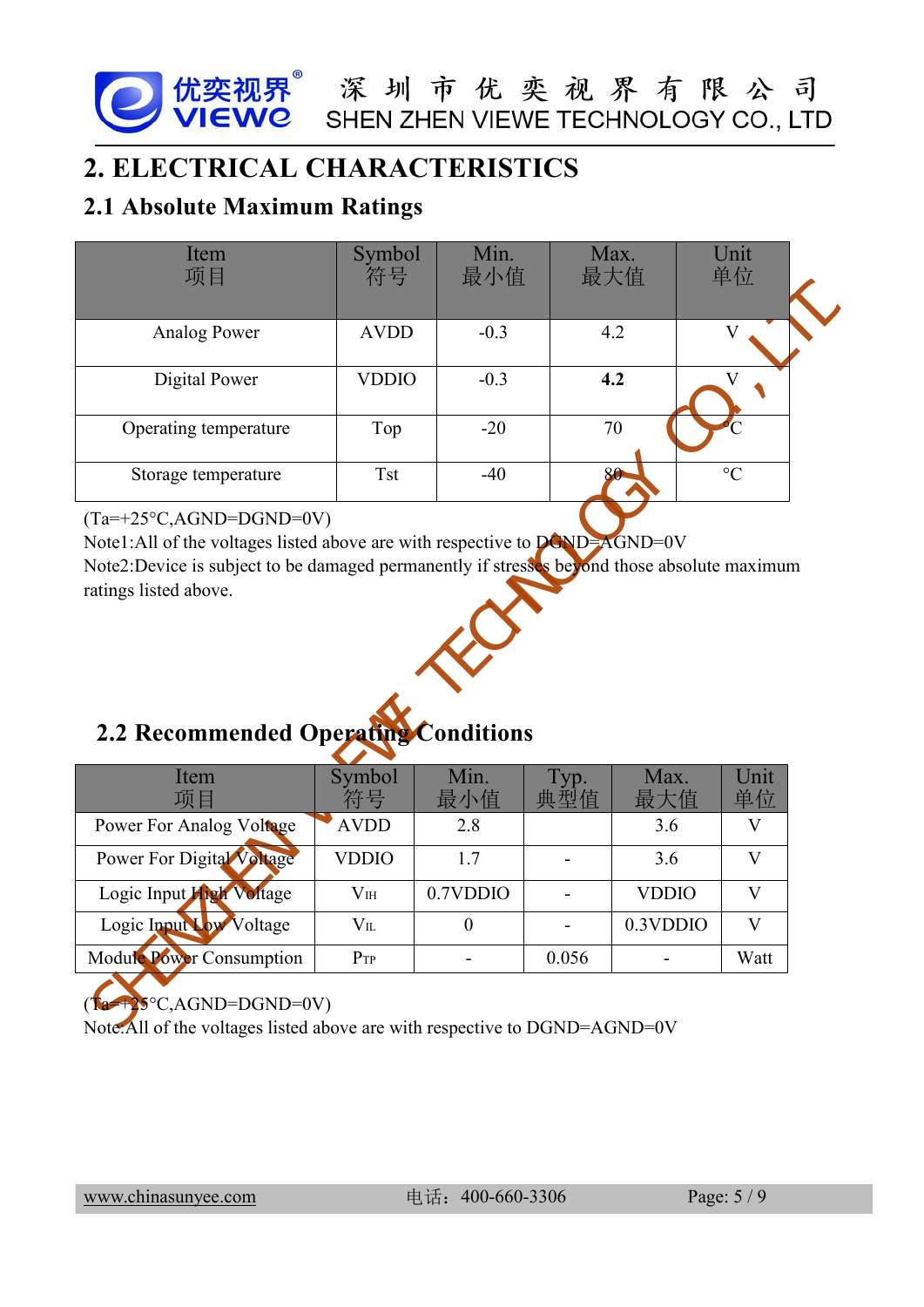**2.3 Power On Timing**<br> **2.3 Power On Timing**<br> **2.3 Power On Timing**<br> **2.3 Power On Timing**<br> **2.3 Power On Timing**<br> **2.3 Power On Timing**<br> **2.3 Power On Timing**<br> **2.3 Power On Timing**<br> **2.3 Power On Timing**<br> **2.3 Power On** 



| <b>Parameter</b>                   | <b>Symbol</b>    | Min. | Max.                         | Unit      |
|------------------------------------|------------------|------|------------------------------|-----------|
| <b>SCL low period</b>              | $t_{io}$         | 1.3  |                              | <b>us</b> |
| <b>SCL high period</b>             | thi              | 0.6  |                              | <b>us</b> |
| SCL setup time for START condition | t <sub>st1</sub> | 0.6  | $\qquad \qquad \blacksquare$ | <b>us</b> |
| SCL setup time for STOP condition  | $t_{st3}$        | 0.6  | ۰                            | <b>us</b> |
| SCL hold time for START condition  | thd1             | 0.6  |                              | <b>us</b> |
| SDA setup time                     | t <sub>st2</sub> | 0.1  | $\frac{1}{2}$                | <b>us</b> |
| <b>SDA hold time</b>               | t <sub>hd2</sub> | 0    |                              | <b>us</b> |

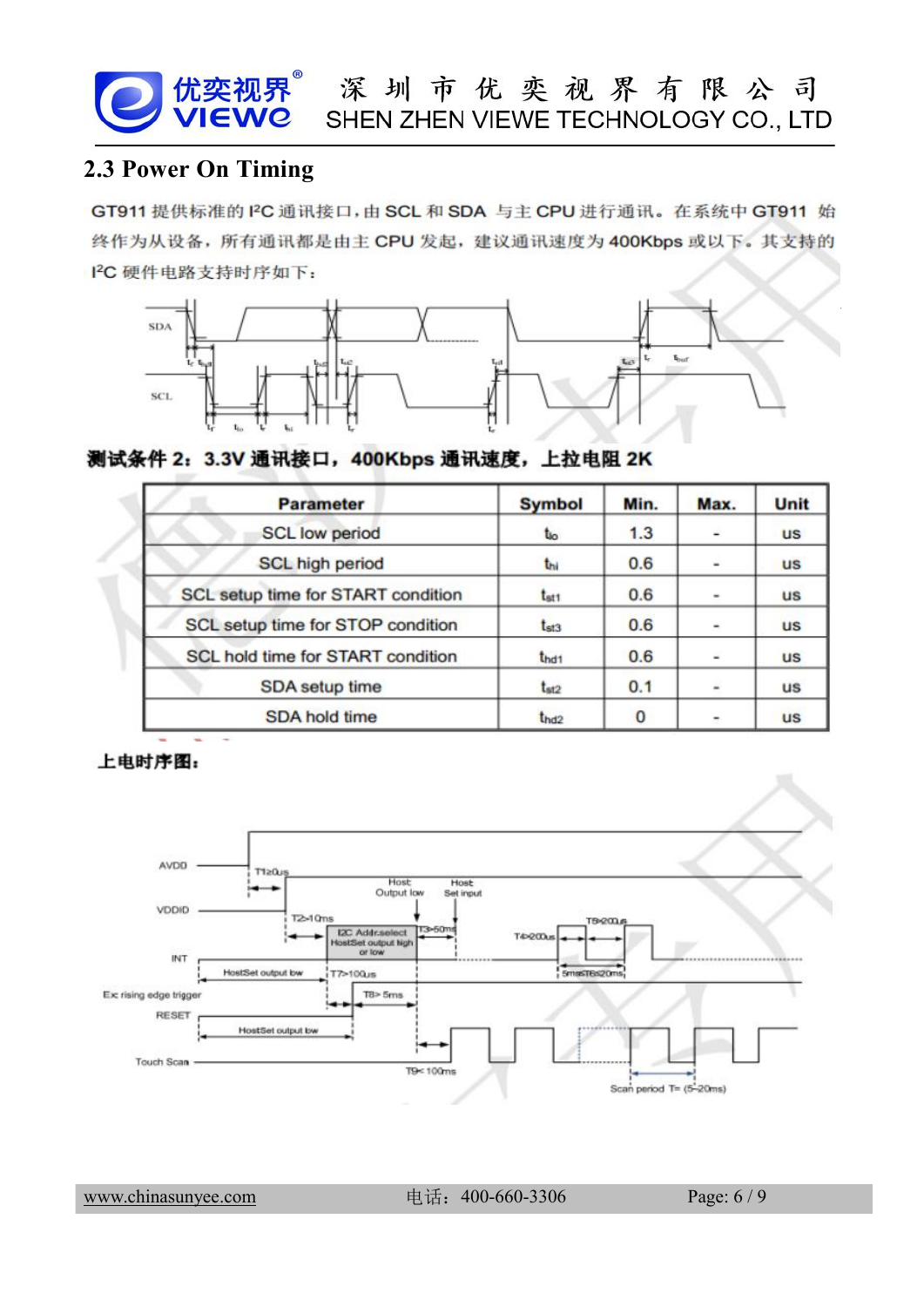<span id="page-6-0"></span>

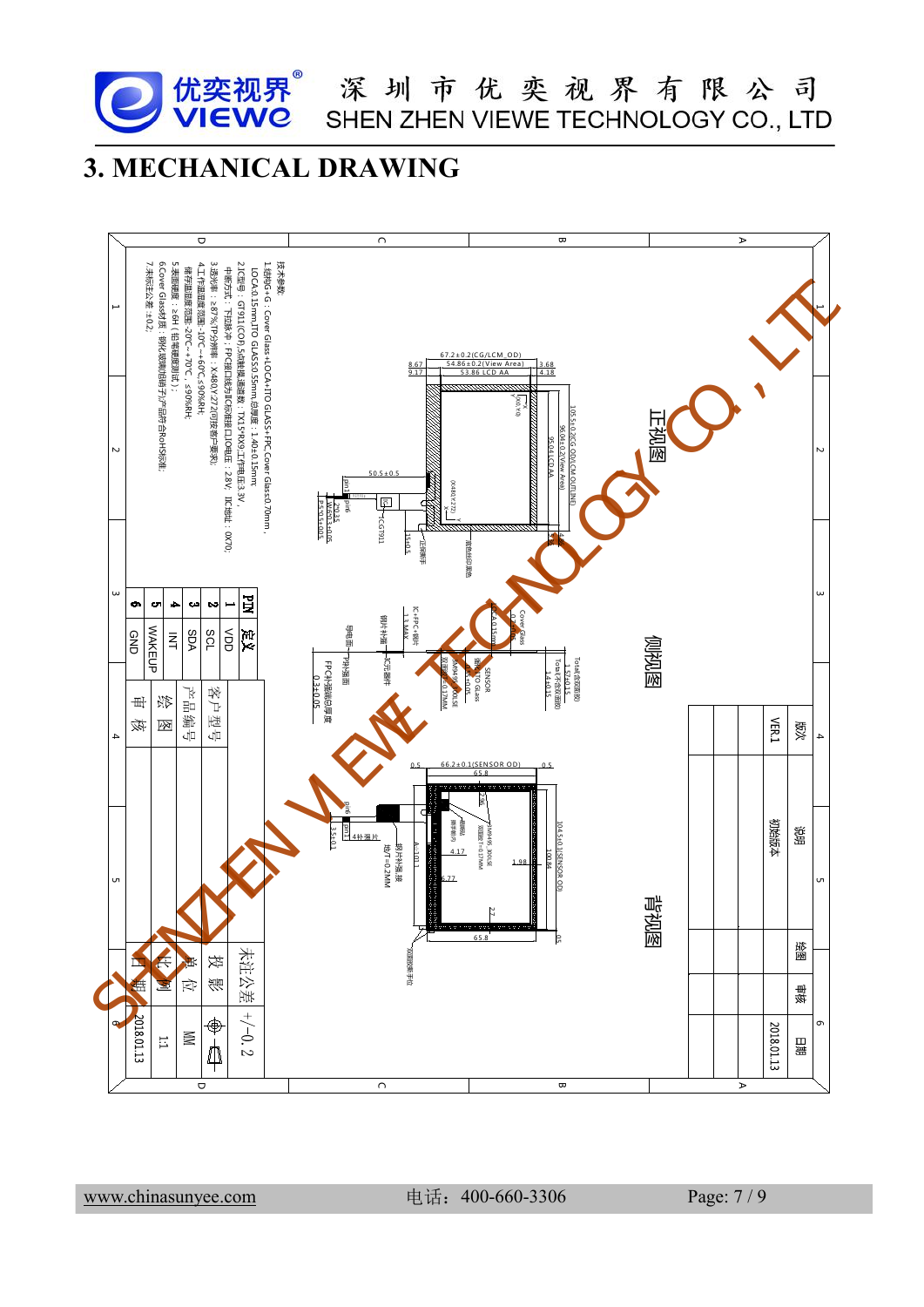

| Description<br>Symbol<br>I/O<br>符号<br>描述<br><b>VDD</b><br>$\mathbf{1}$<br>Power supply.<br>I2C Serial Clock<br>$\boldsymbol{2}$<br><b>SCL</b><br>$\mathbf I$<br>$\mathbf{3}$<br><b>SDA</b><br>I2C Serial Data Input or Output<br>$IO$<br><b>INT</b><br>$\overline{\mathbf{4}}$<br>Interrupt output Pin.<br>5<br>Global reset for TP, active is low<br><b>RESET</b><br>$\bf{I}$<br>Power Ground<br>$\mathbf{GND}$<br>$\, {\bf p}$ |                  | 4. PIN ASSIGNMENT |  |
|----------------------------------------------------------------------------------------------------------------------------------------------------------------------------------------------------------------------------------------------------------------------------------------------------------------------------------------------------------------------------------------------------------------------------------|------------------|-------------------|--|
|                                                                                                                                                                                                                                                                                                                                                                                                                                  | Pin No.<br>序号    |                   |  |
|                                                                                                                                                                                                                                                                                                                                                                                                                                  |                  |                   |  |
|                                                                                                                                                                                                                                                                                                                                                                                                                                  |                  |                   |  |
|                                                                                                                                                                                                                                                                                                                                                                                                                                  |                  |                   |  |
|                                                                                                                                                                                                                                                                                                                                                                                                                                  |                  |                   |  |
|                                                                                                                                                                                                                                                                                                                                                                                                                                  |                  |                   |  |
|                                                                                                                                                                                                                                                                                                                                                                                                                                  | $\boldsymbol{6}$ |                   |  |
|                                                                                                                                                                                                                                                                                                                                                                                                                                  |                  |                   |  |